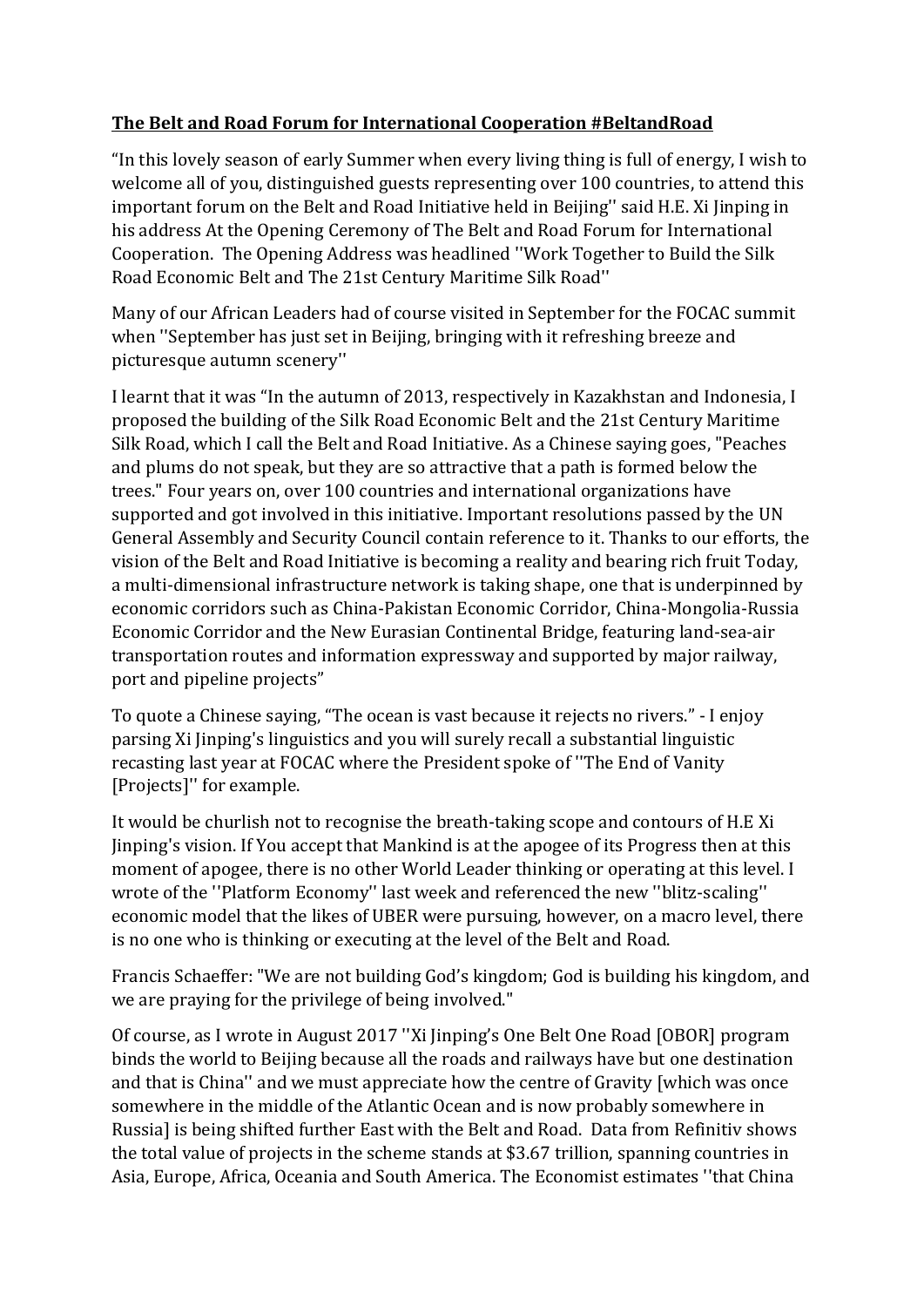will spend \$1trn within the next decade on its monumental scheme.'' Xi said over \$64 billion in deals were signed at the Belt and Road summit. Eximbank said this week that its outstanding bri-related credit was more than 1trn yuan, or nearly \$150bn.

"All of this shows that Belt and Road cooperation is in synch with the times, widely supported, people centered and beneficial to all''

President Jinping has further fine-tuned his vision and is surely far more sensitive to his environment and the feedback Loop than his State Media and its attendant paraphernalia which tends to be rigid and hard.

"Water is fluid, soft, and yielding. But water will wear away rock, which is rigid and cannot yield. As a rule, whatever is fluid, soft, and yielding will overcome whatever is rigid and hard. This is another paradox: What is soft is strong," Lao Tzu

He said ''We should pursue the new vision of green development and a way of life and work that is green, low-carbon, circular and sustainable''

Finance is the lifeblood of modern economy. Only when the blood circulates smoothly can one grow. We should establish a stable and sustainable financial safeguard system that keeps risks under control, create new models of investment and financing, encourage greater cooperation between government and private capital and build a diversified financing system and a multi-tiered capital market.

Third, we should build the Belt and Road into a road of opening up. Opening up brings progress while isolation results in backwardness. For a country, opening up is like the struggle of a chrysalis breaking free from its cocoon. There will be short-term pains, but such pains will create a new life. The Belt and Road Initiative should be an open one that will achieve both economic growth and balanced development.

As the second Belt and Road Forum drew to a close, the leaders of 37 countries joined Chinese President Xi Jinping in signing a joint communique promising to work together as the global project enters its next phase. At the inaugural forum in 2017, just 29 nations made such a pledge, with Portugal, Austria, the United Arab Emirates, Singapore and Thailand among the new signatories this time around.

Now of course, China has had to fine-tune, resize and even the tighten the Belt and disavow some Folks of the notion that Xi was Santa Claus. Bloomberg Opinion writes

On Friday, Chinese President Xi Jinping pledged high standards and "zero tolerance" for corruption in the program. The sheer volume of the supposedly multi-trillion-dollar initiative looked impossible to match. Meanwhile, a corrosive combination of debt, corruption and privileged access for Chinese companies threatened to lure or coerce countries away from the U.S. orbit and into China's. In many ways, though, this model always contained the seeds of its own failure. The emphasis on speed and scale came at the expense of sustainability, both economically and politically. In most countries, China failed to build a broader consensus for its investments beyond whatever government happened to be in office. In a series of elections from Malaysia to the Maldives, opposition parties have sailed into power by railing against Chinese megaprojects that looked to be lining the pockets of politicians more than boosting the economy.